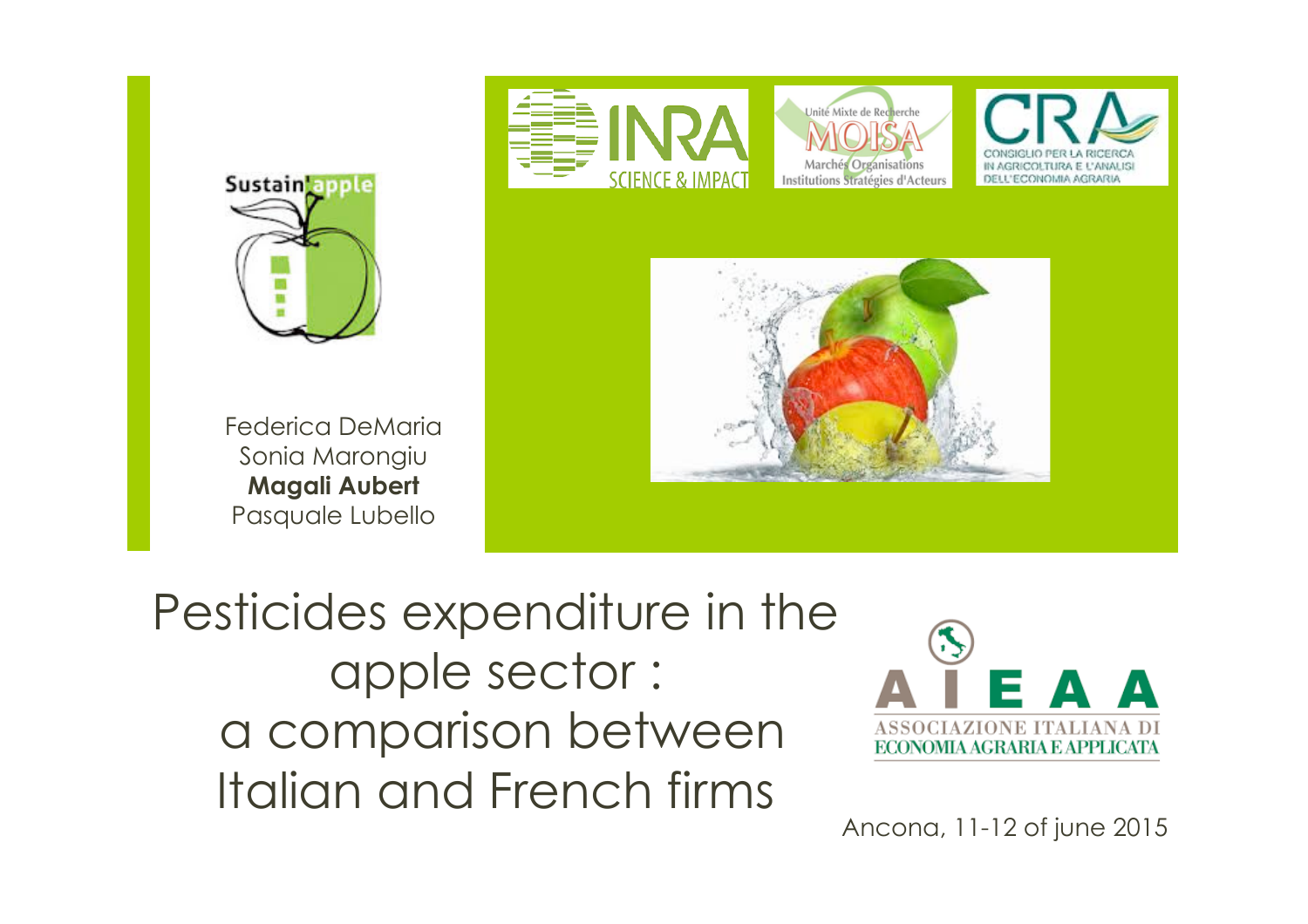## Sanitary and Phytosanitary issue



- **· Increase of food scandals** 
	- Mad cow
	- $\blacksquare$  Bird flu

¡ Answer consumers' requirements in terms of product's quality to reinforce their confidence

¡ Emergence of standards to answer these requirements in terms of traceability and environment's respect

- ¡ Standards implemented by :
	- **Public authorities**
	- **•** Private standards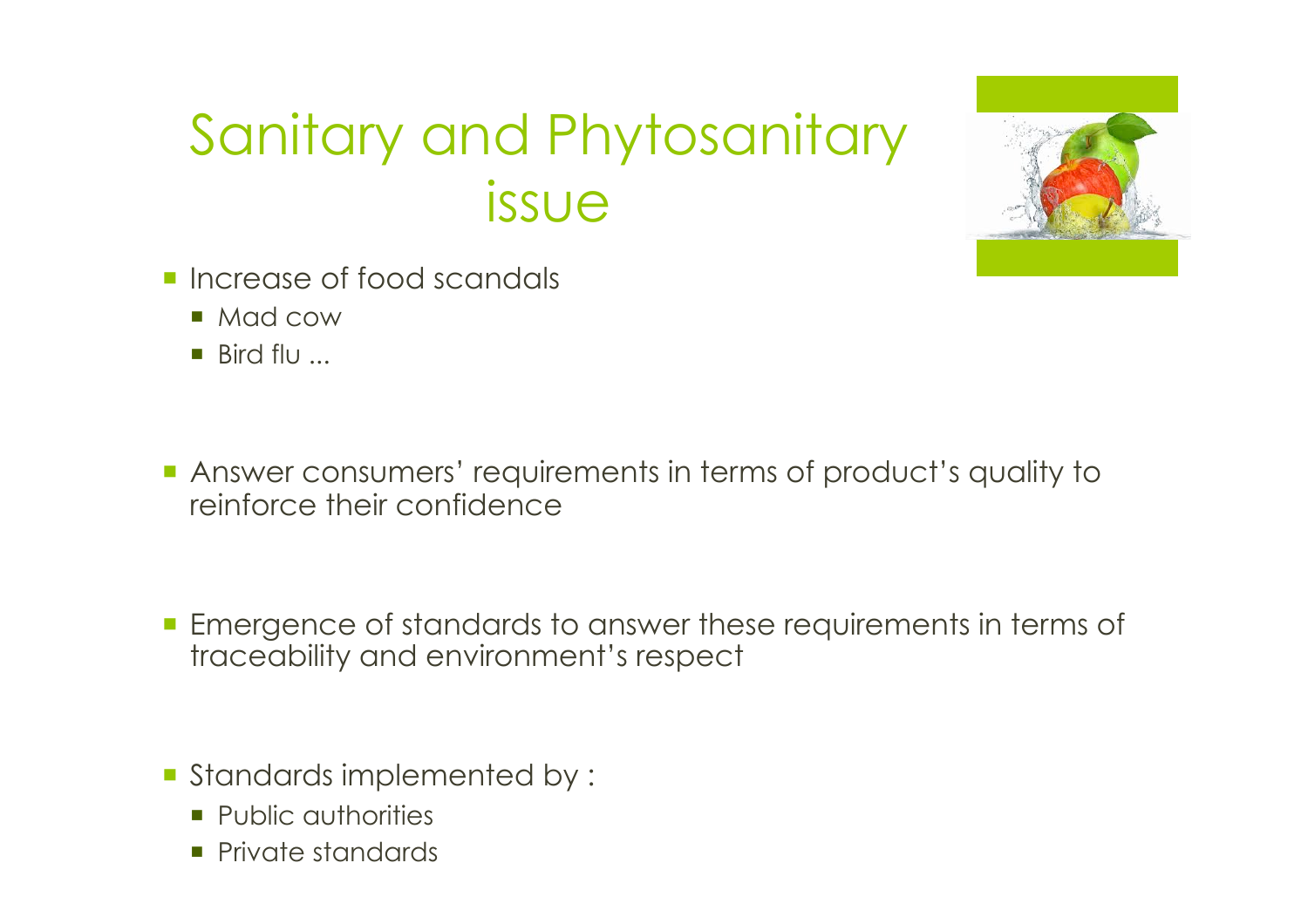

## Why focus on apple's production ?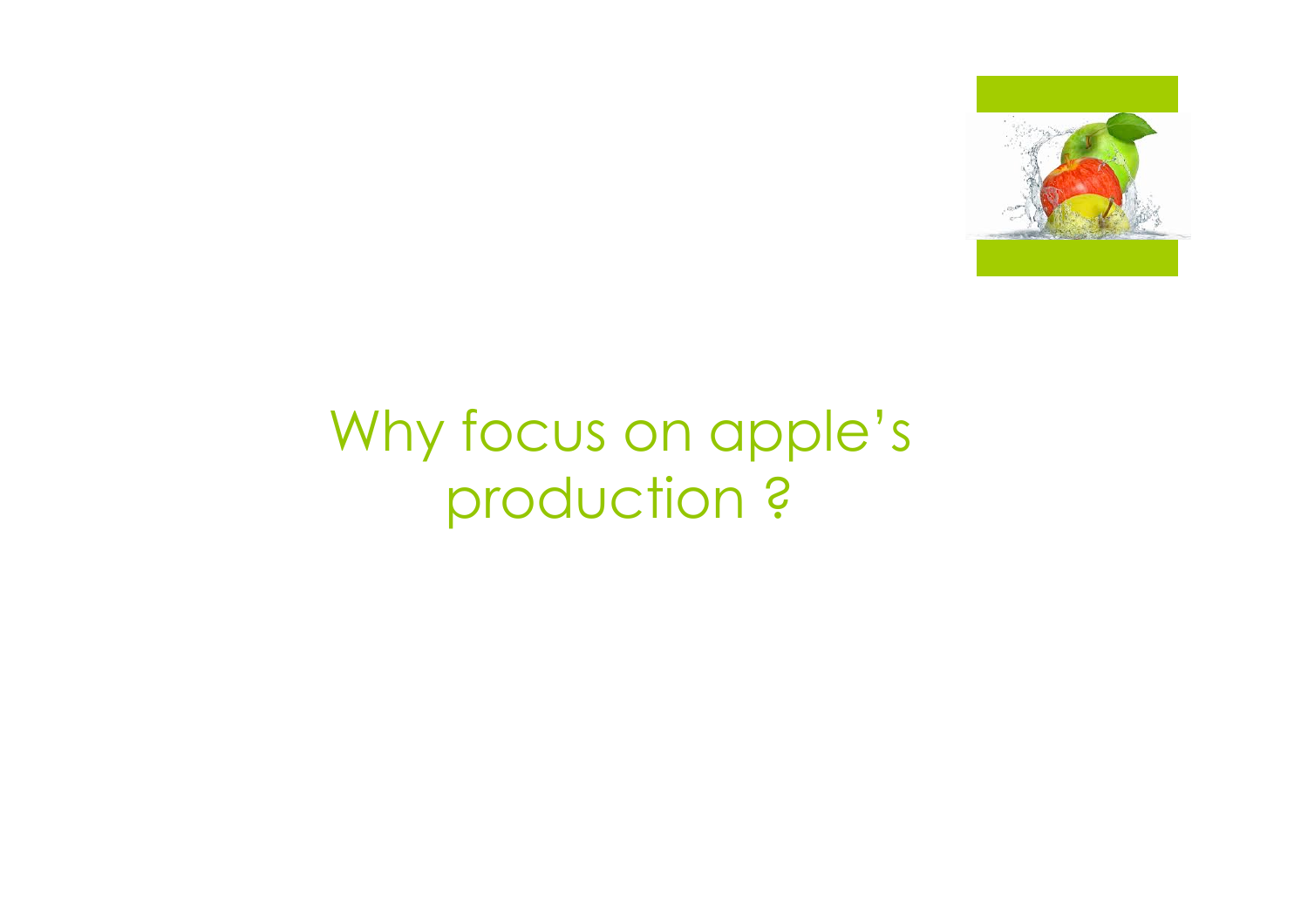# An important traded production



- **The main fruit produced and traded in the world (volume) as** well in the southern hemisphere as in the northern
- ¡ 1961: 9.5% of the production is exchanged in 2011: around 11%

- ¡ New countries have emerged in the international arena:
	- Demand from Russia
	- **Supply by China and Chile**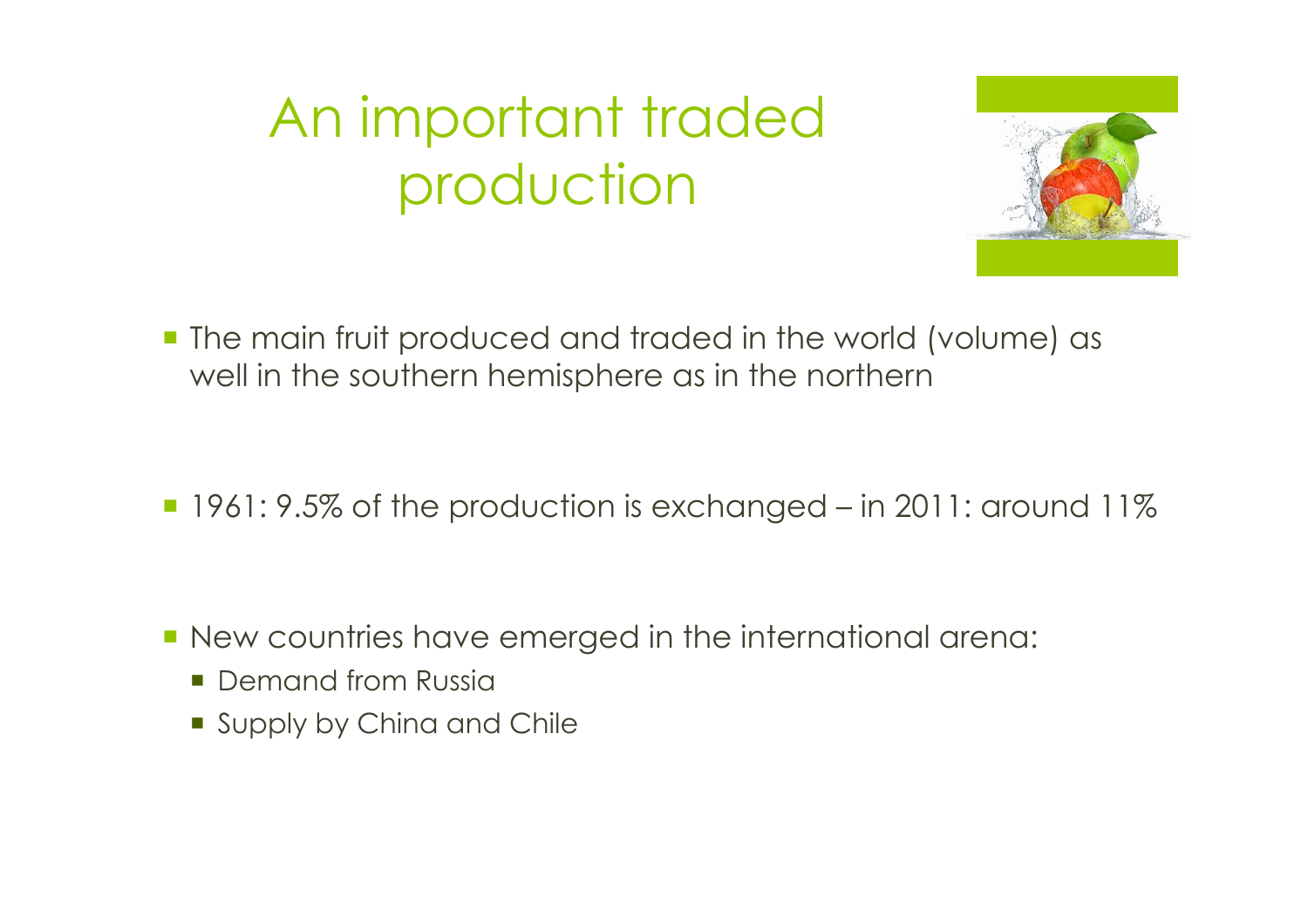# A production widely "treated"



- ¡ Important number of treatments : 35 / apple / year on average
- ¡ Number of treatments varies depending :
	- $\blacksquare$  the location.
	- varieties,
	- ¡ cultural practices (organic farming, conventional)

¡ This sector has to comply with the incremental evolution of the whole sanitary and phytosanitary requirements (national and foreign)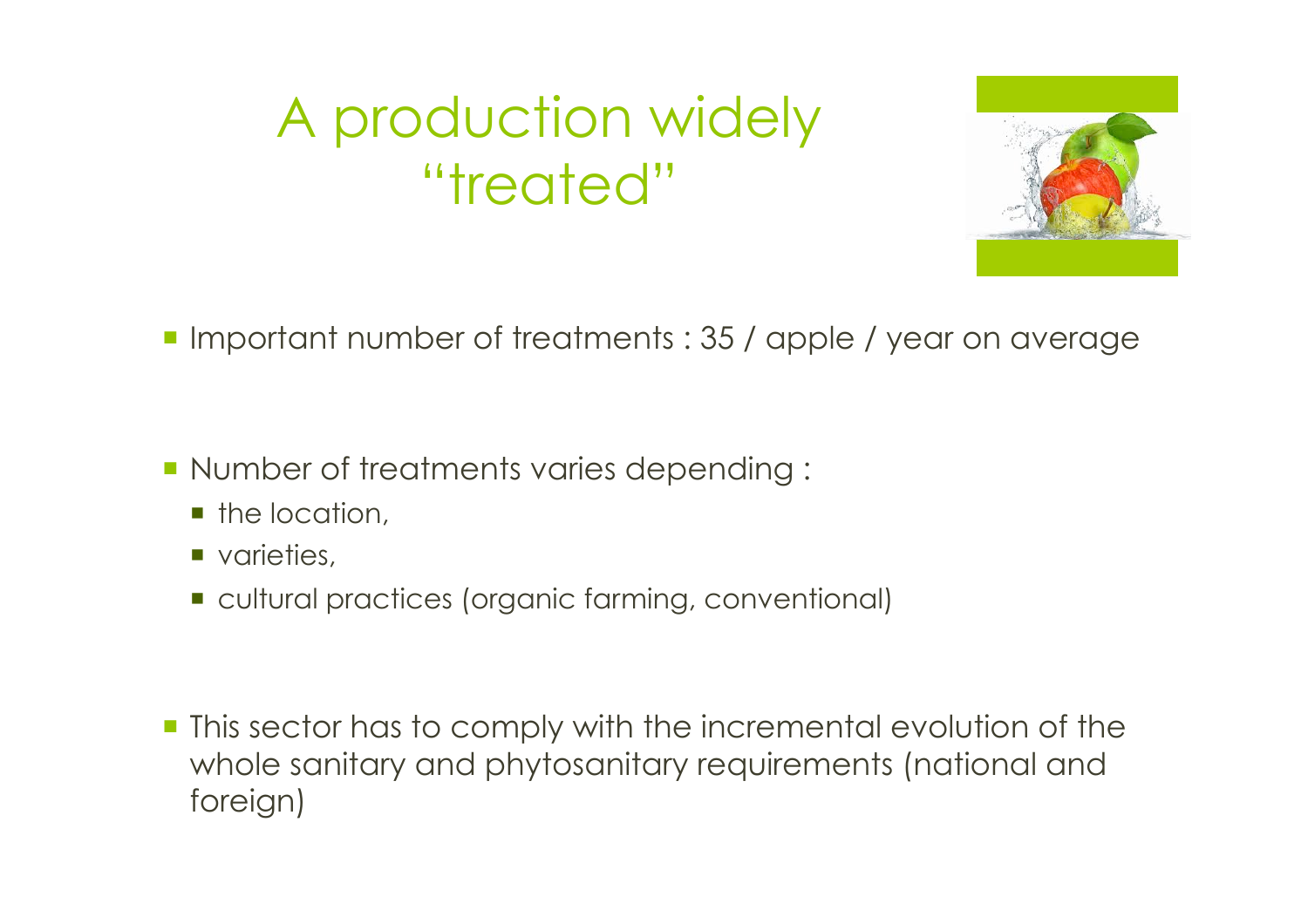

### Why focus on French and Italian apple's production ?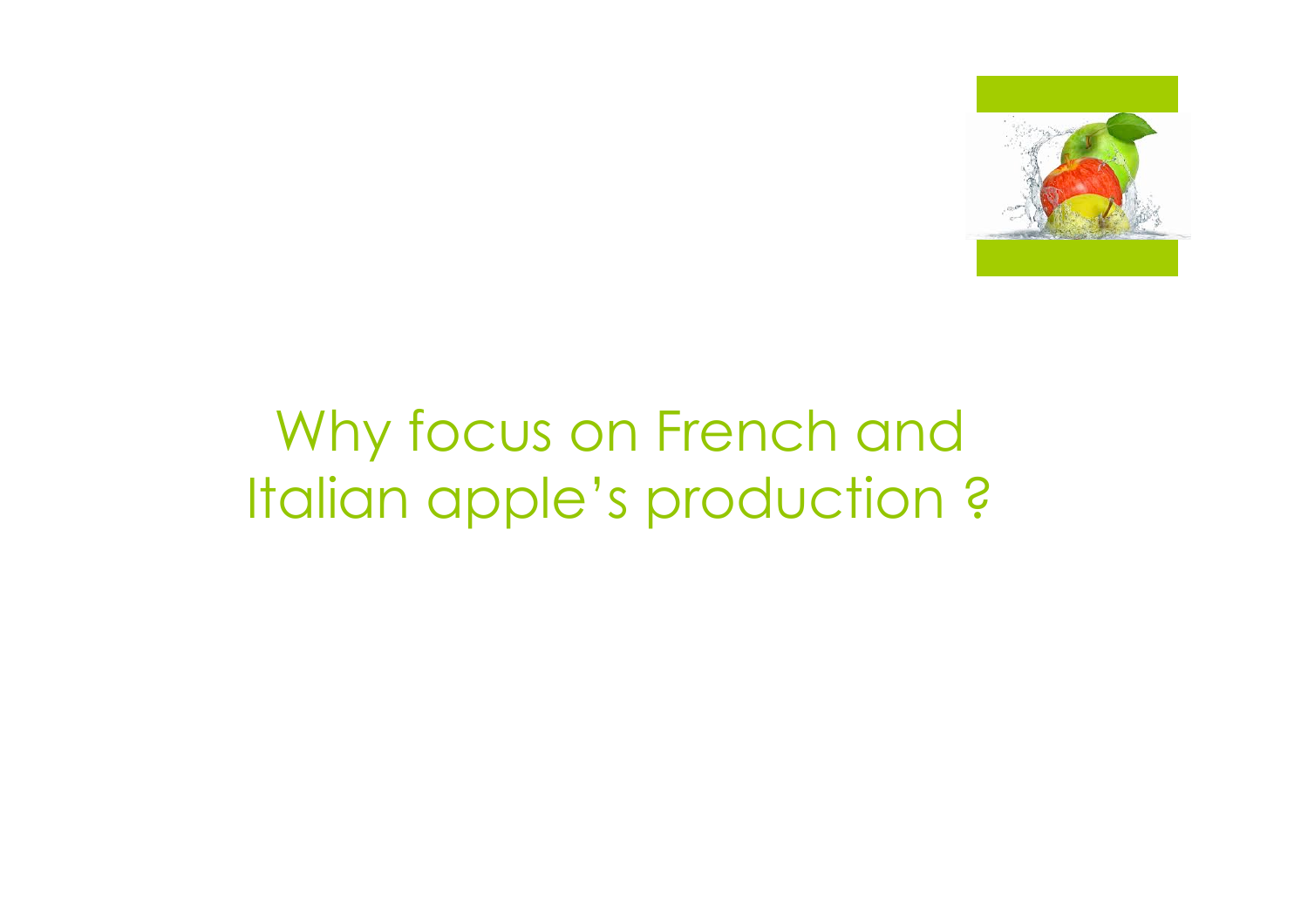### Main producers and exporters

- **In 2011, French and Italian are the main** countries exporters
- **The French exportation are stagnate since the** early 90's
- **The Italian exportation are increasing and is** just behind the new Chinese colossus



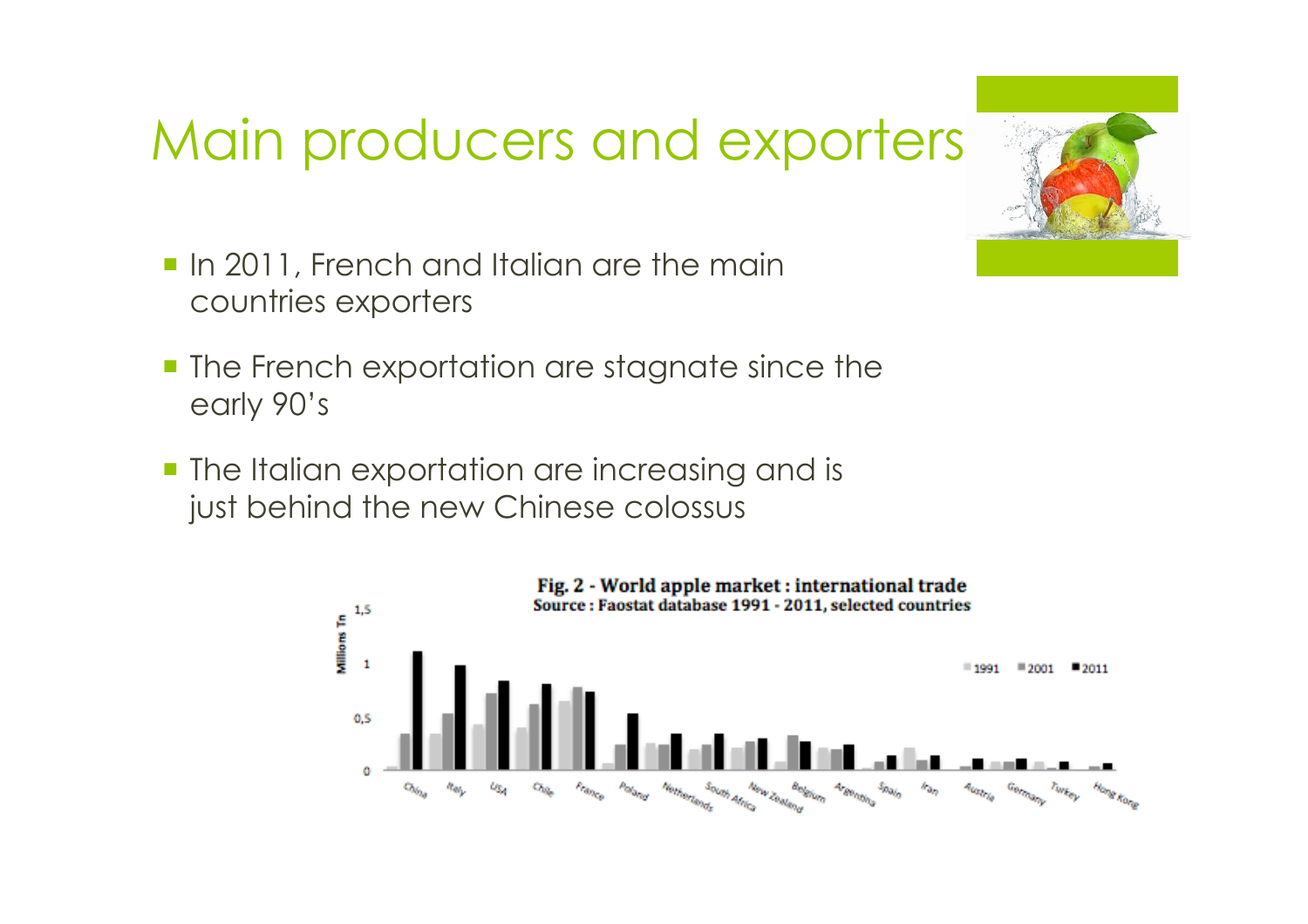# Common elements: Production side



¡ Comparable yield rate with on average around 43 tons of apples per hectare

> Fig. 3 : Apple yields (Tn/ha) (1961 - 2012, Faostat Database)



■ Geographical proximity – hence, common climatic characteristics

**Similar varietal improvements**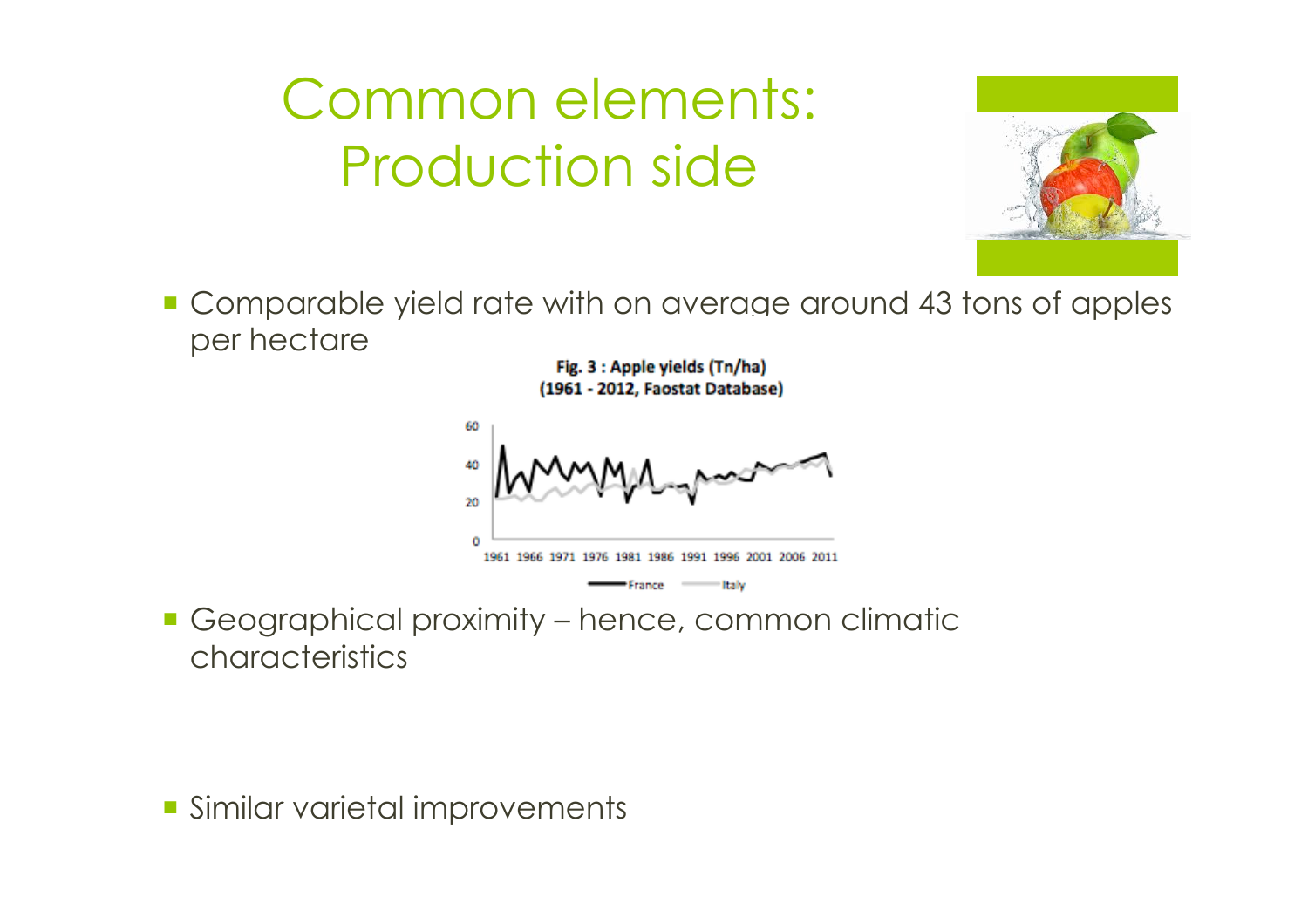# Common elements: Export side



■ Same share of exported goods on domestic production – near 40% in 2011

> Fig. 4 : Apple export share on production (1961 - 2011, Faostat Database)



- Top 30 client represent around 96% of their total exports European market represents 68% for France and 75% for Italy.
- **Involved in the same markets:** 
	- 27 of 27 European countries
	- 47 extra-FU destinations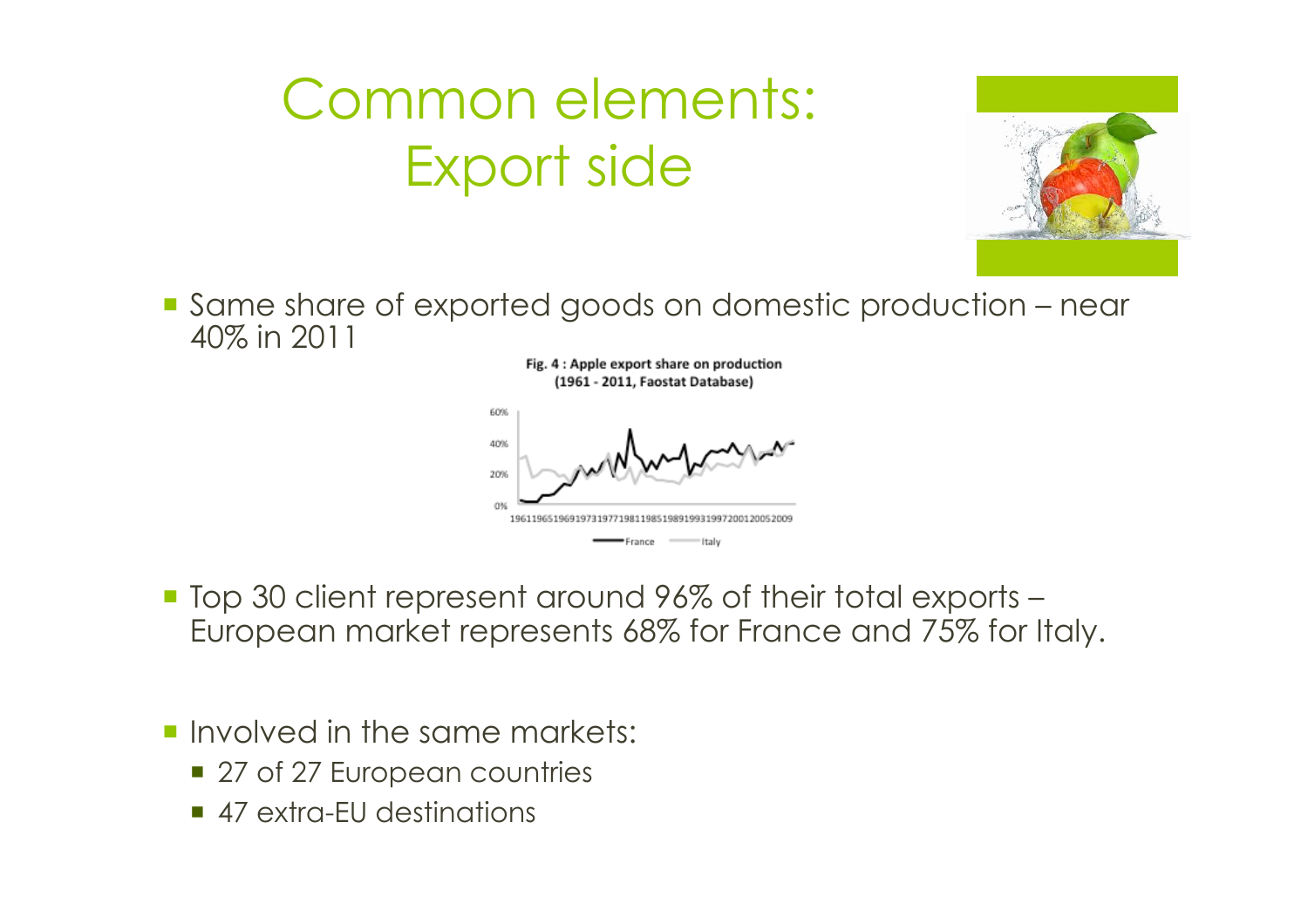



- ¡ Since the late 80's, apple Italian exporters reduce the gap with French ones
- **In 2003, the Italian volume export exceed the French volume**



- ¡ Italy has achieve to penetrate some difficult markets (US, China) one or two years ahead of France
- Italy seems to support a competitive advantage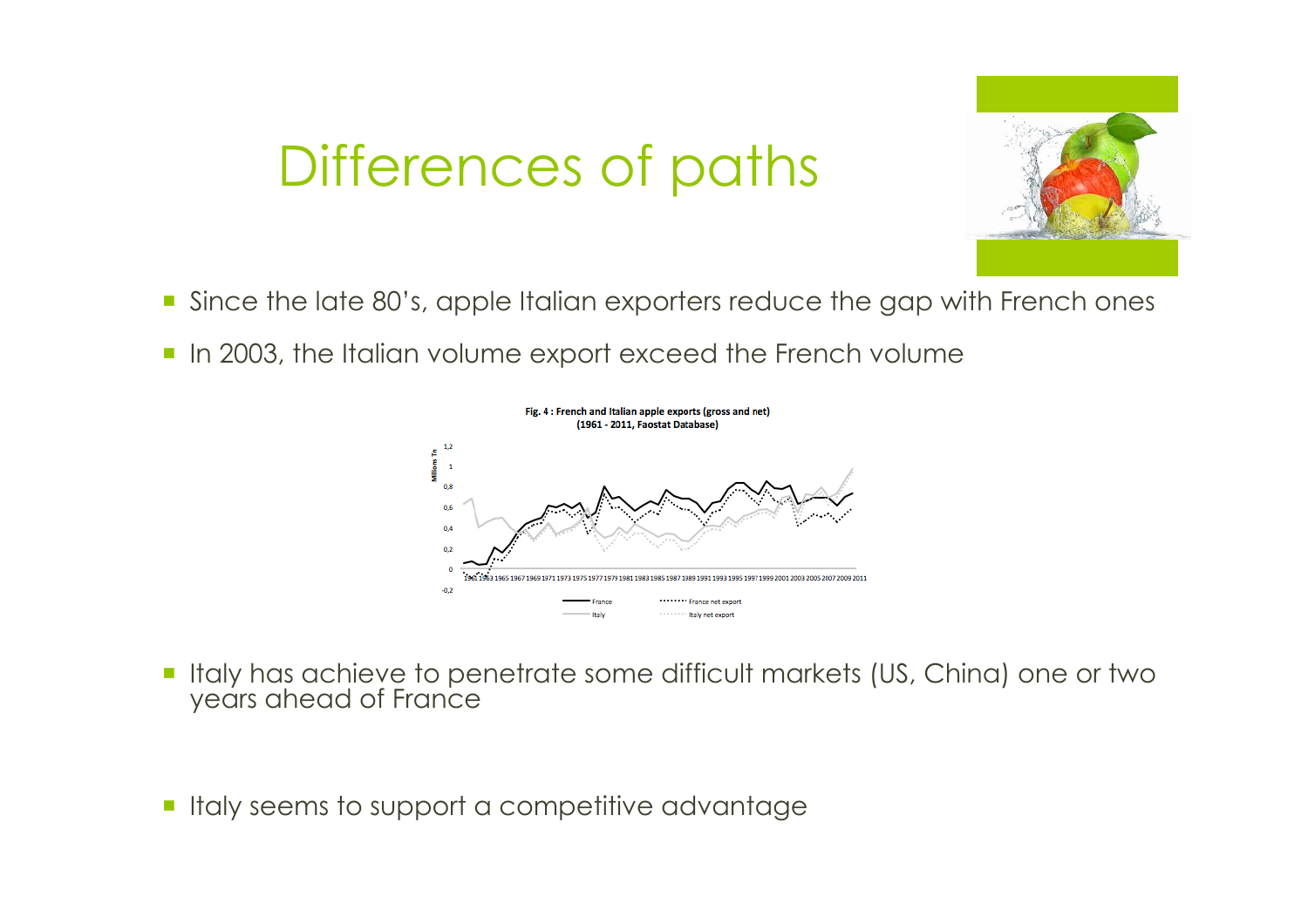

We assume that differences in export dynamics depends on the different capacities of Italian and French producers to comply with the same regulation and to manage in efficient way the production cost, in particular pesticides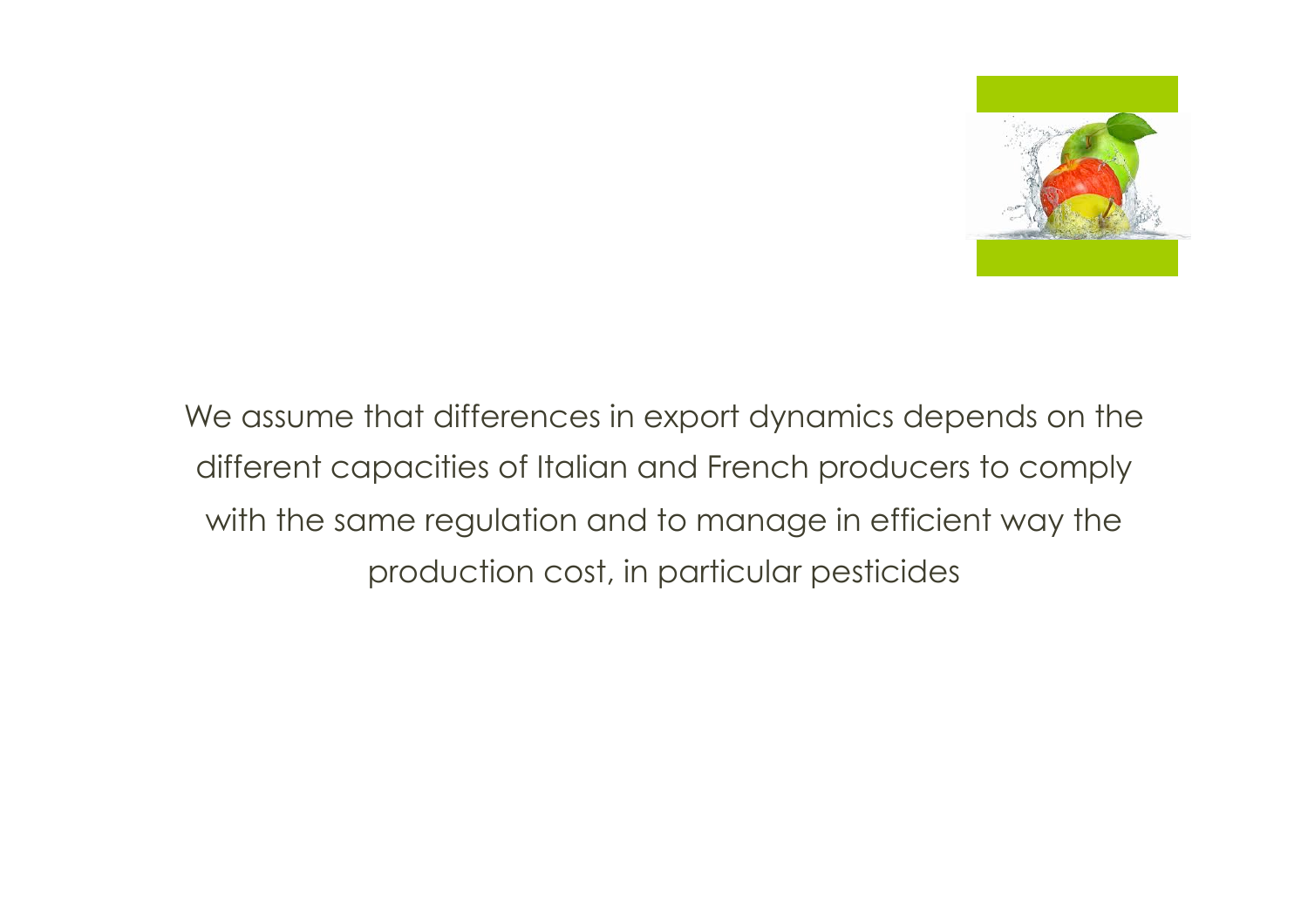

### Determinants of pesticides use in France and in Italy for apple production ...

... in order to ...

... to reduce the number and the level of pesticides use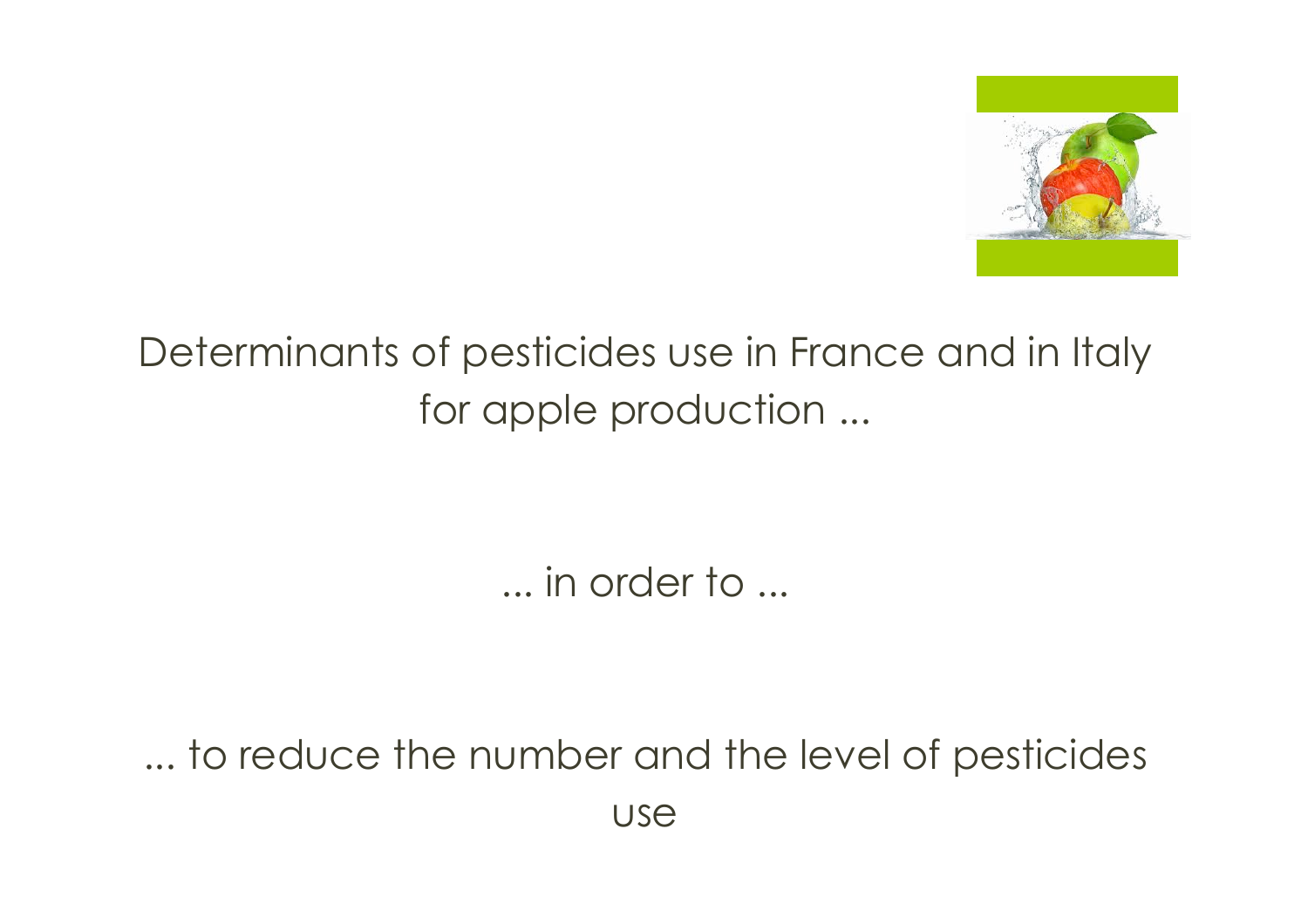Farm Accoutancy Data Network (1/2)



- **European database**
- **Annual survey representative of location, production and** physical dimension of farms
- **Professional farms** 
	- **Threshold conditioned by the structure of each country**
	- Thanks this threshold 95% of the total production has to be captured
	- $\blacksquare$  2010:
		- France: 9600€ of Standard Gross Margin
		- Italy: 4000€ of SGM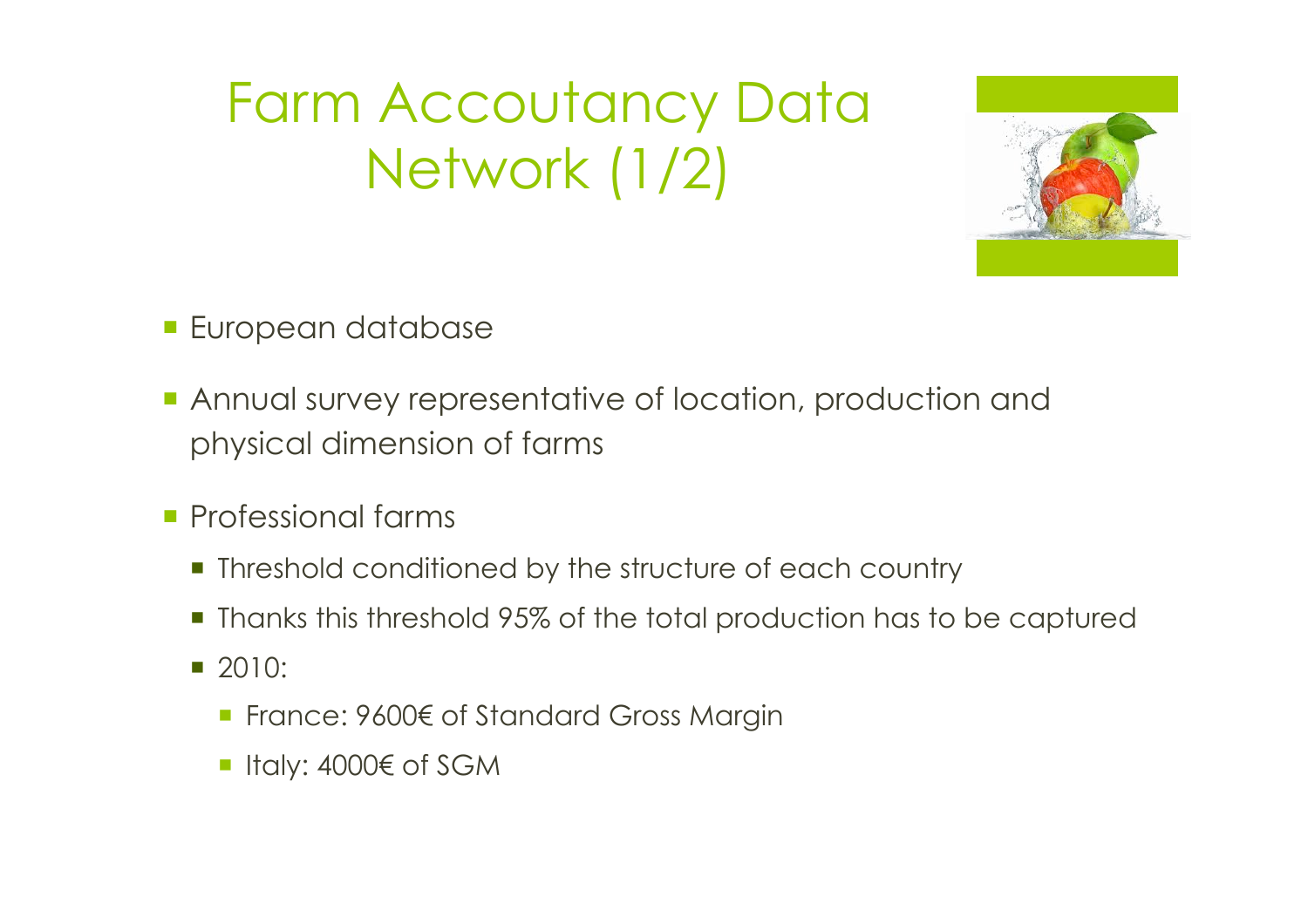Farm Accoutancy Data Network (2/2)



- **Data from** 
	- 2000-2013 for French farmers
	- 2003-2013 for Italian farmers
- ¡ Several dimension :
	- Financial turnover, %apple production value on turnover ...
	- Structural production's diversification, annual work unit...
	- ¡ Individual training, legal form, region, less favoured area…
- **Depending the country all information available are not the same** and we have to take it into account in our analysis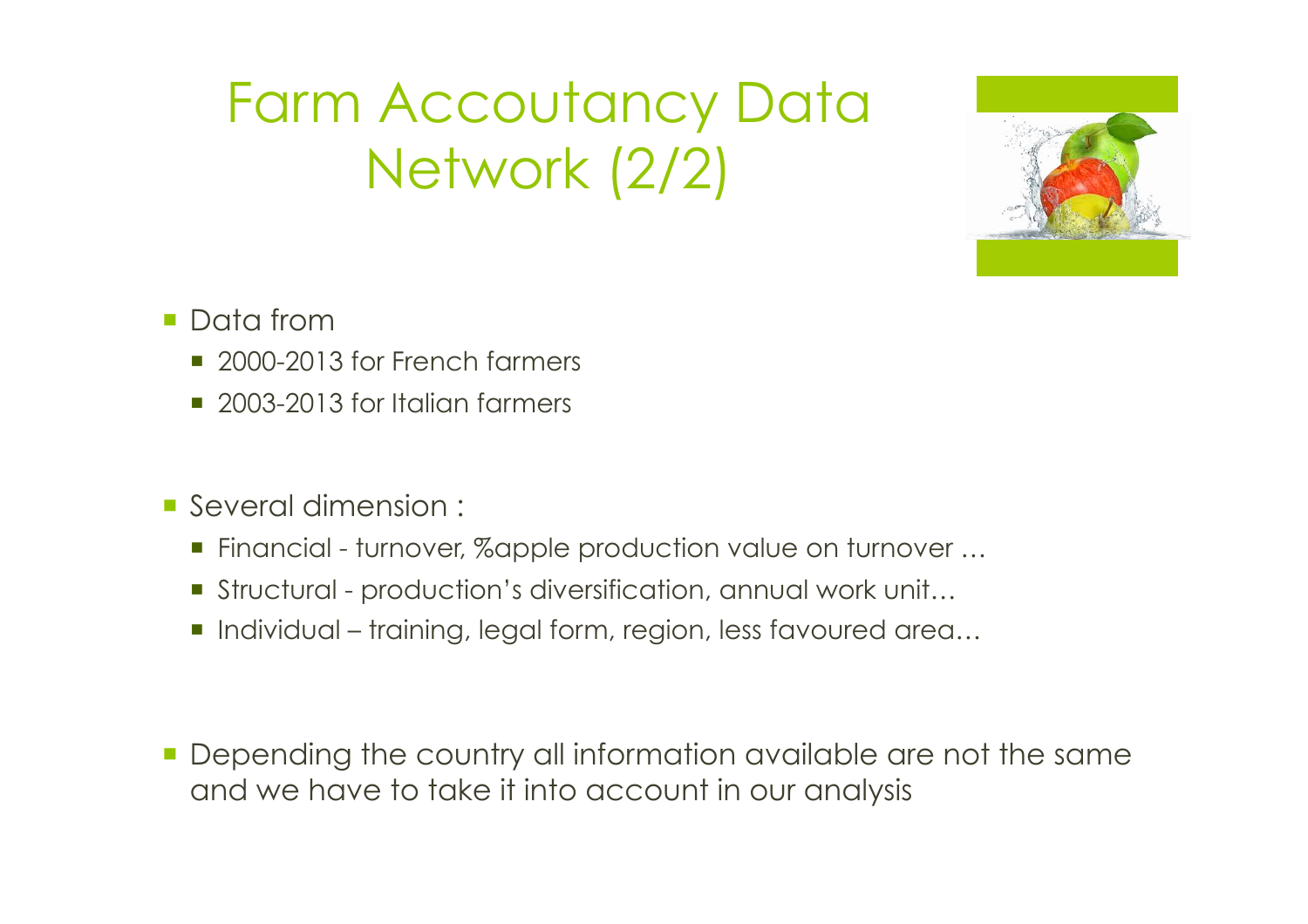

### What are the determinant of pesticides use ?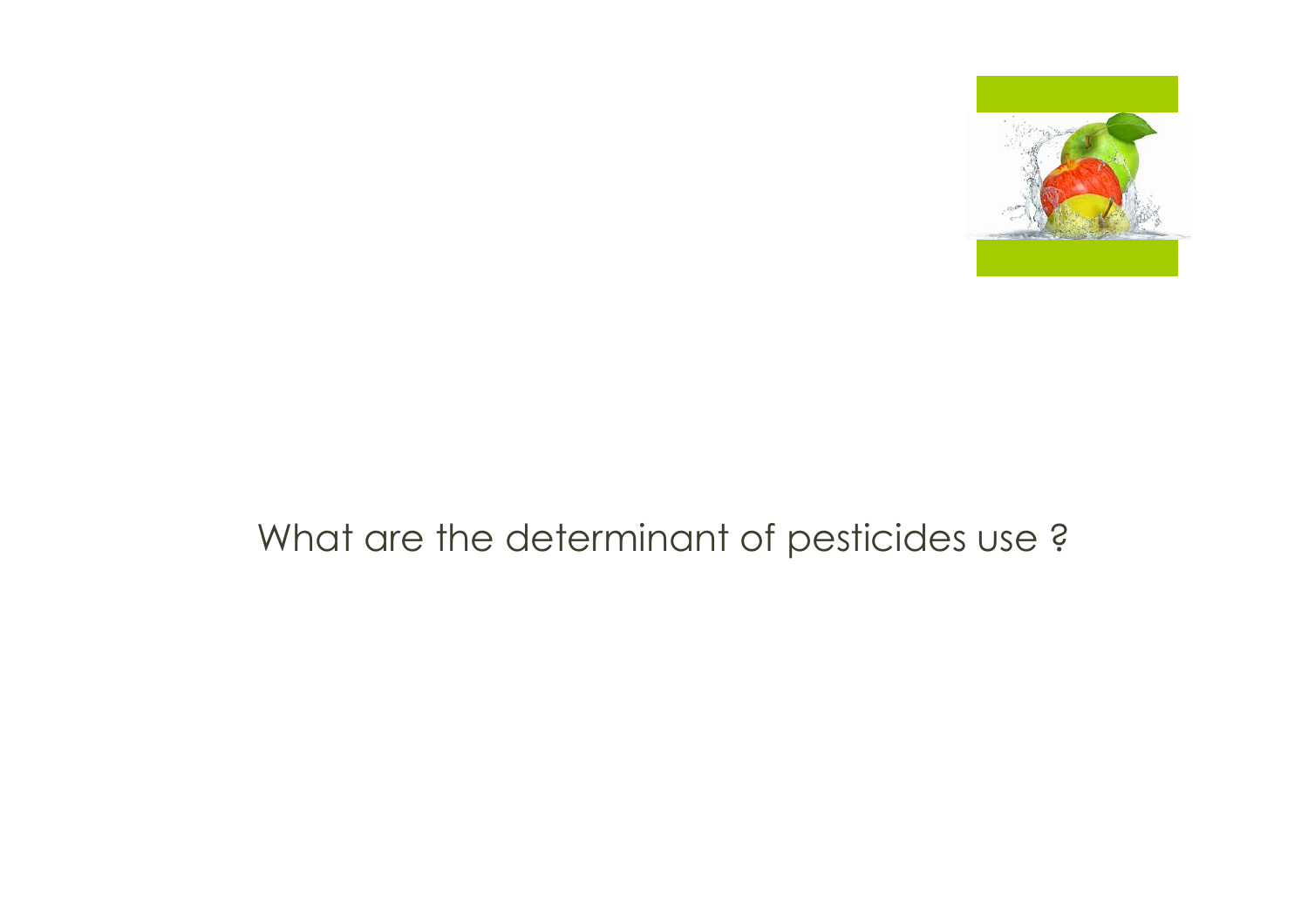

## Model implemented

 $\frac{Pesticide\ expenses}{turnover}$  =  $\alpha$ <sub>i</sub> +  $\sum \varphi$  *<sub>i</sub>Financial* i +  $\sum \beta$  *<sub>i</sub>Structural* i +  $\sum \chi$  *iIndividual* i +  $\sum \delta$  *i*Jocation i +  $\sum \gamma$  *iyear* i +  $\varepsilon$  i

- **Exercise Linear model**
- ¡ To capture the size effect, we consider some factors relatively to the turnover
- **E** Because variables are not the same from a database to another, 2 models are implemented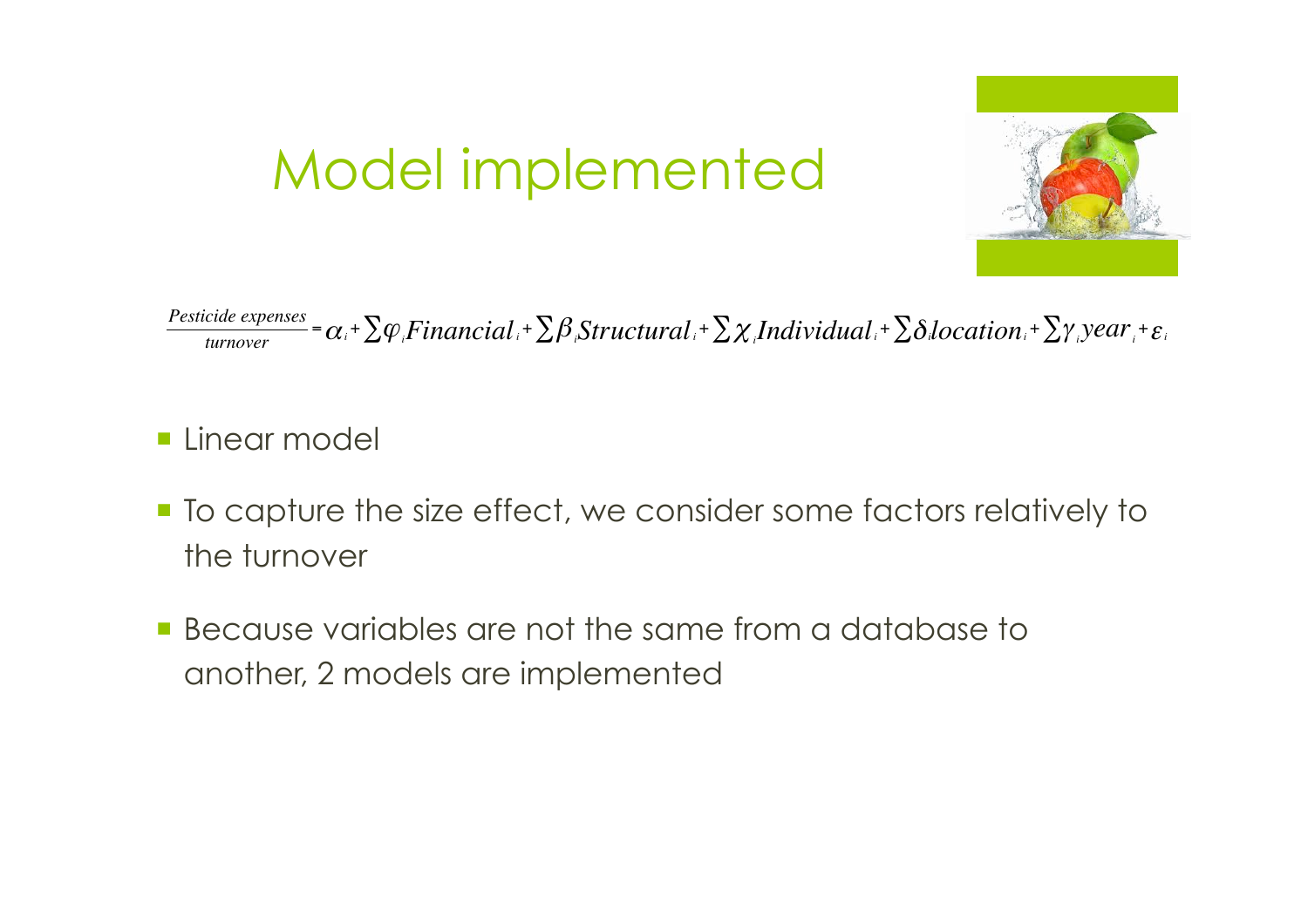

# Variables considered

- **Financial :** 
	- **Turnover (quadratic form)**
	- % apple production value / turnover depending the specialization
	- **European aids / turnover**
- **Structural:** 
	- Diversification inter, intra and interaction term
	- Be insured
	- Be owner
	- **Apple area**
	- **Annual work unit (quadratic form)**
	- **Be irrigated**
	- **•** Be specialized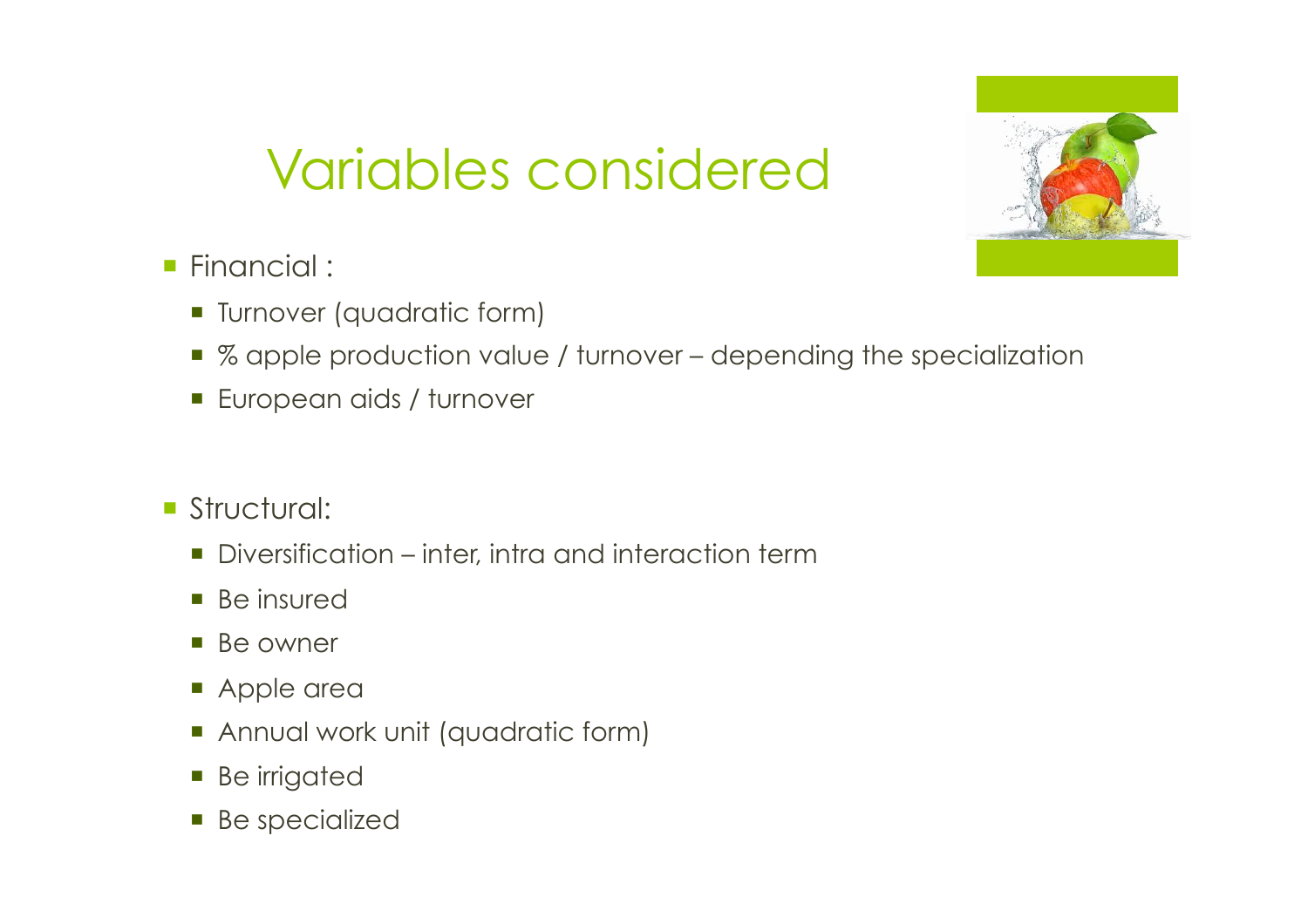### Variables considered

### **·** Individual:

- **Agricultural and general training (France only)**
- Be an individual farmer
- **Location:** 
	- **Eless Favoured Area**
	- Main region producing apple
		- ¡ France Pays de la Loire, Midi Pyrénées, Rhône Alpes, PACA
		- **·** Italy Bolzano, Trento

**Control variable : year** 





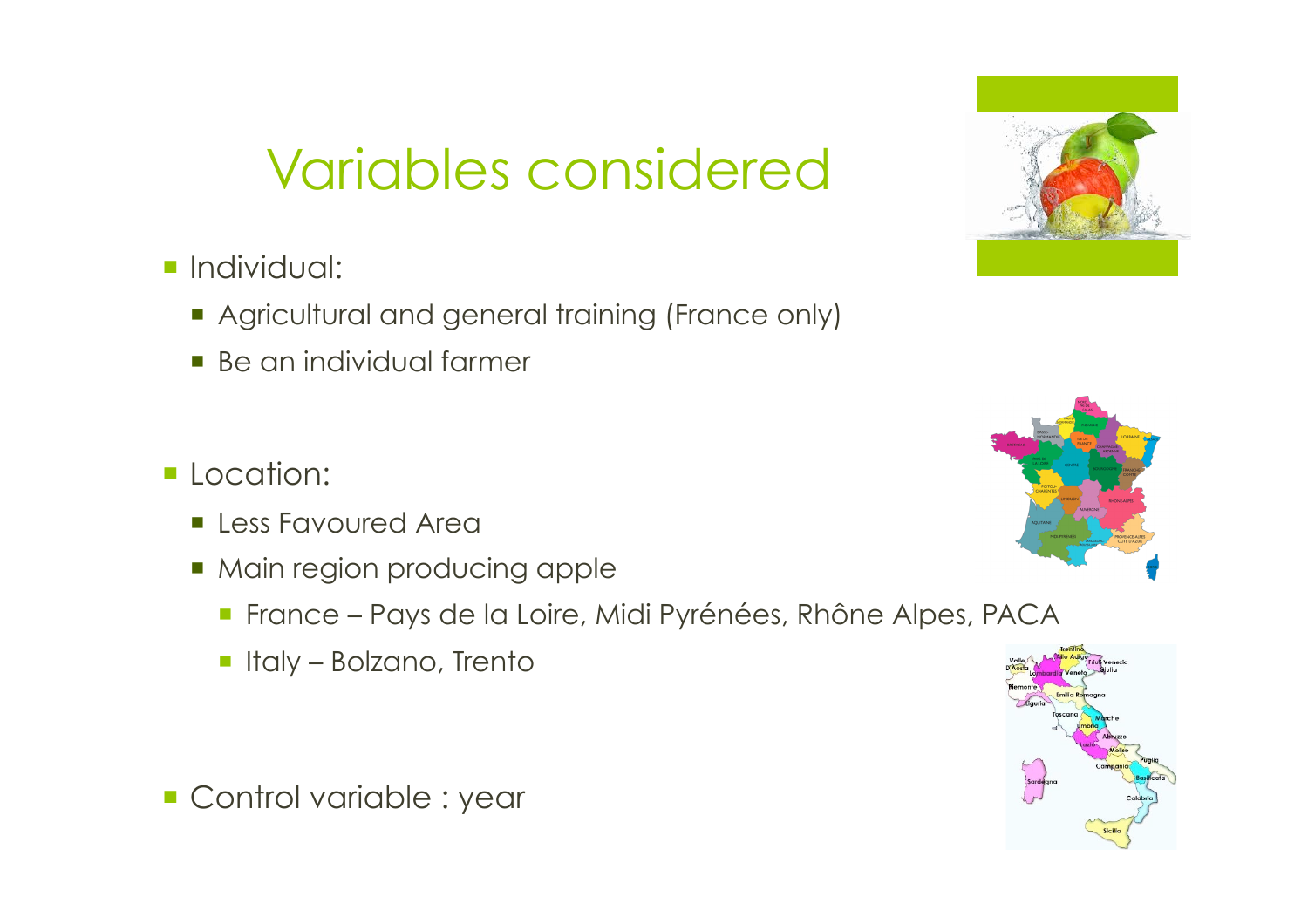## Financial Dimension



| <b>Financial Dimension</b>                         |                 |                |
|----------------------------------------------------|-----------------|----------------|
| Total turnover                                     | $-5.82e-08***$  | -1.94e-09***   |
| Total turnover (Quadratic form)                    | $1.74e-14***$   | $1.24e-17***$  |
| Apple production value / Turnover                  | .1058748***     | $.0106208***$  |
| Apple production value / Turnover * Specialization | $-0.0325998***$ | $-.0571006***$ |
| European aids / Turnover                           | .208551***      | $-0.115987***$ |

#### ¡ **Common impact of financial factors**

#### ¡ **Turnover**

- The greater turnover the lesser pesticides
- ¡ At a threshold, there is a minimum use of pesticides

#### ¡ **Apple production value**

■ Positive impact – farmers want to protect their production

#### ¡ **European aids**

- **In Italy, this aids let the producer be able to take more risk and hence decreases his pesticide uses**
- **•** In France, the impact is the opposite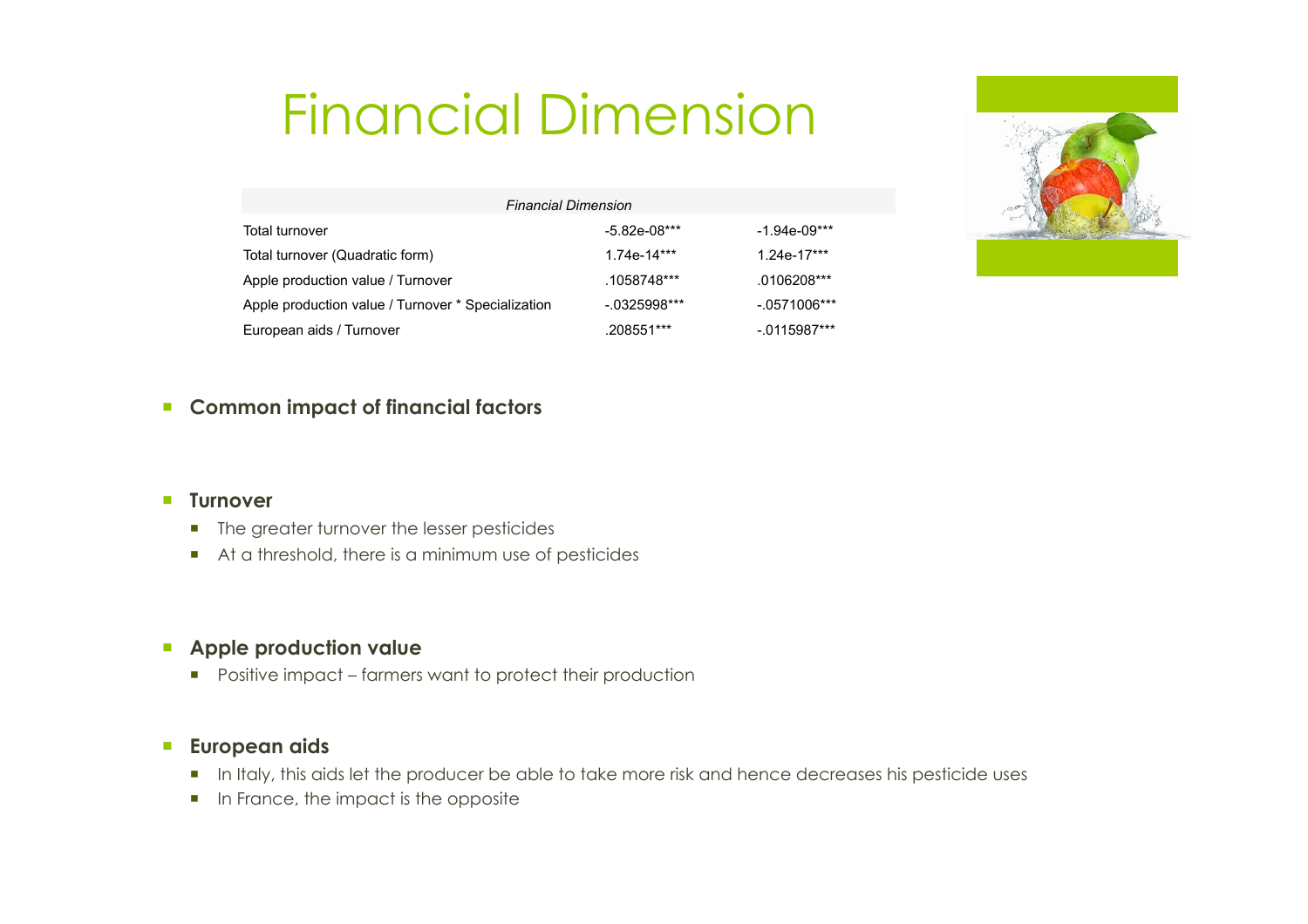# Structural Dimension

| <b>Structural Dimension</b>        |               |                 |  |  |
|------------------------------------|---------------|-----------------|--|--|
| Intra diversification              | .0011805**    | $-.0019292***$  |  |  |
| Inter diversification              | .0092825***   | $-.0150075***$  |  |  |
| Intra * Inter diversification      | .000295       | .0033596***     |  |  |
| Be insured                         | .0125959      | $.0060102***$   |  |  |
| Be owner                           | $.0019727***$ | $-0.0132425***$ |  |  |
| Apple Area                         | $-0028828***$ | .0025367***     |  |  |
| Annual Work Unit                   | $-0008861***$ | .0000529***     |  |  |
| Annual Work Unit (Quadratic form)  | .0000214**    | $-8.57e-08***$  |  |  |
| Be irrigated                       | $.0116464***$ | .0029709***     |  |  |
| Be specialized on fruit production | .0213204***   | .0329902***     |  |  |



#### ¡ **Common factors**

- **•** Irrigated farm have a more intensive use of pesticides than non-irrigated
- ¡ When specialized on fruit production, a farmer use relatively more pesticides
- **Insured farmers use more pesticides**

### ¡ **Divergence factors**

- **•** Diversification: positive impact for French farms
- Owner: use less pesticides in Italy
- ¡ Apple area: smallest French farm use more pesticide, while it's biggest in Italy
- ¡ Annual Work Unit: in France, the more AWU and the less the use of pesticides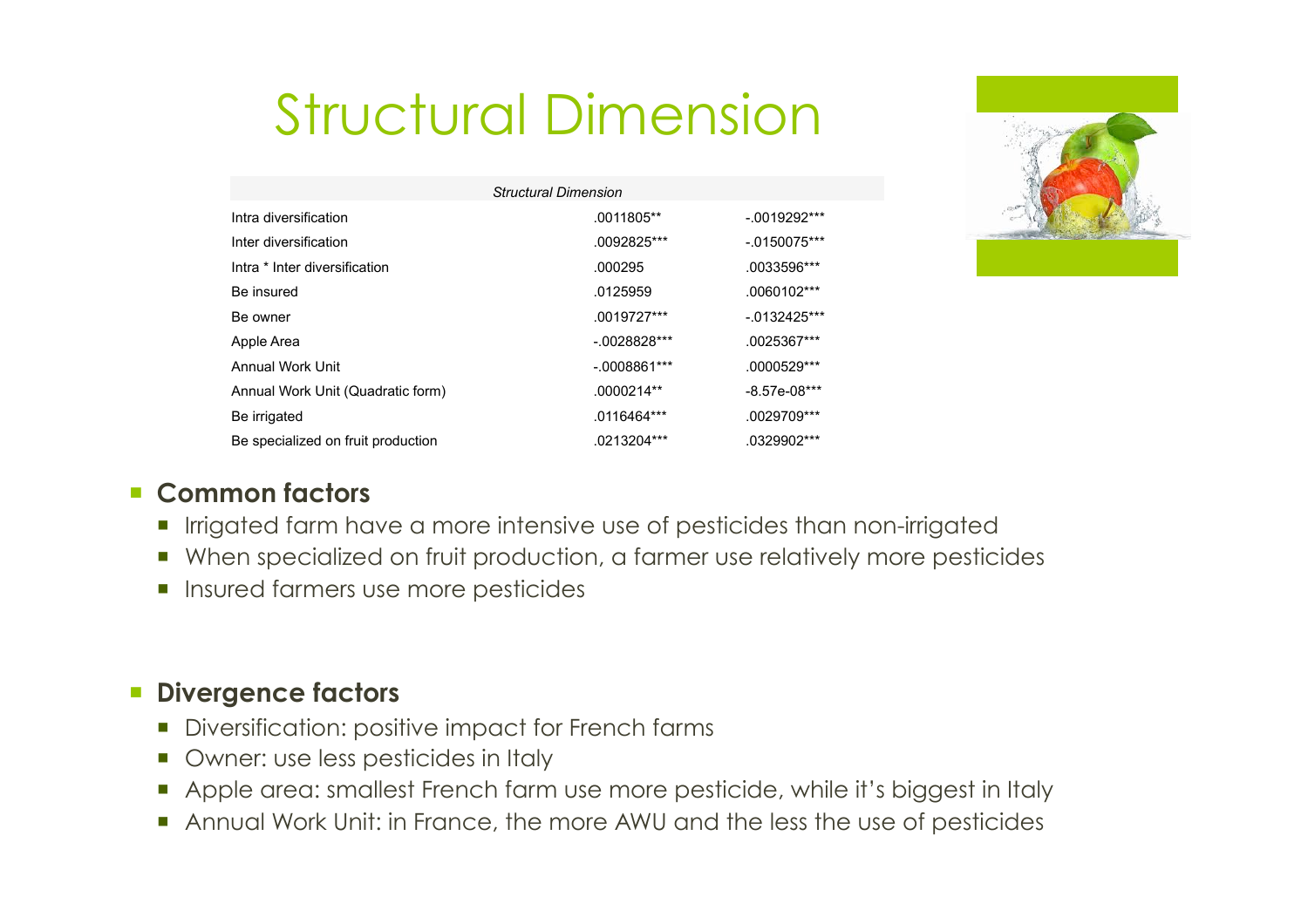## Individual characteristics



|                         | Individual characteristics |             |
|-------------------------|----------------------------|-------------|
| Agricultural training   | .0014091***                |             |
| General training        | $-.0020527***$             |             |
| Be an individual farmer | $-0.0056759***$            | .0046437*** |

### ¡ **Training**

¡ In France: the use of pesticide is less intensive for farmers whose level of general training is high but whose agricultural training is low

### ¡ **Be an individual farmer**

- Negative impact in France they use more pesticides
- Positive impact in Italy they use less pesticides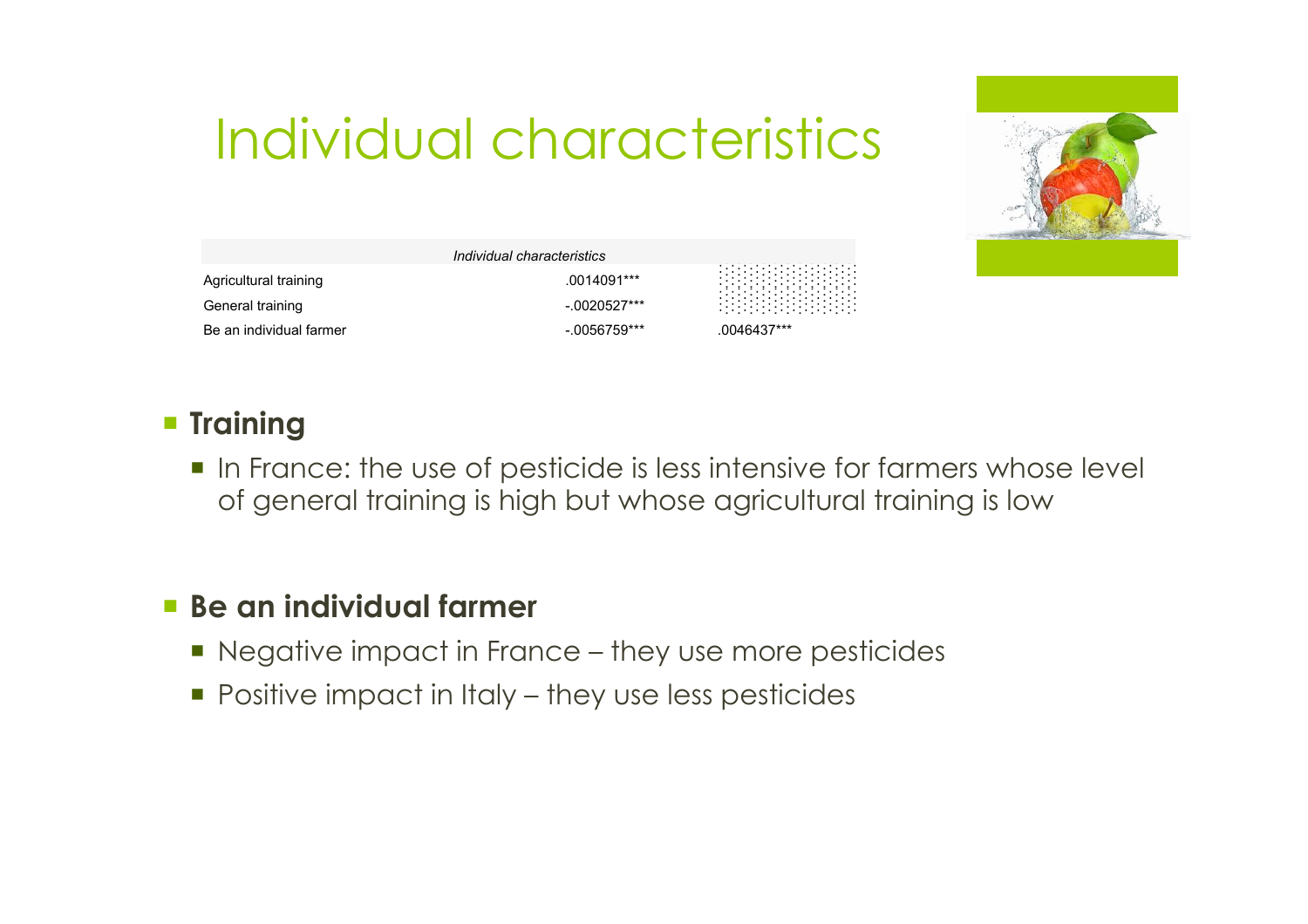

### **Location**

| Location                       |                               |                |  |  |
|--------------------------------|-------------------------------|----------------|--|--|
| Be in Less Favoured Area (LFA) | $-.0042098***$                | $-.0466742***$ |  |  |
|                                | Reference<br>Pays de la Loire |                |  |  |
| Midi Pyrénées                  | .0274508***                   |                |  |  |
| Rhône Alpes                    | .0042378***                   |                |  |  |
| Provence Alpes Côte d'Azur     | .015094***                    |                |  |  |
| Else                           | .0075364***                   |                |  |  |
|                                | Reference                     | :Bolzano       |  |  |
| Trento                         |                               | $-.0087618***$ |  |  |
| Else                           |                               | $-003716***$   |  |  |

**If exists some location specificities - some region are more likely** to have an intensive use of pesticides than others

**In France and in Italy, farms located in less favoured area use** relatively less pesticides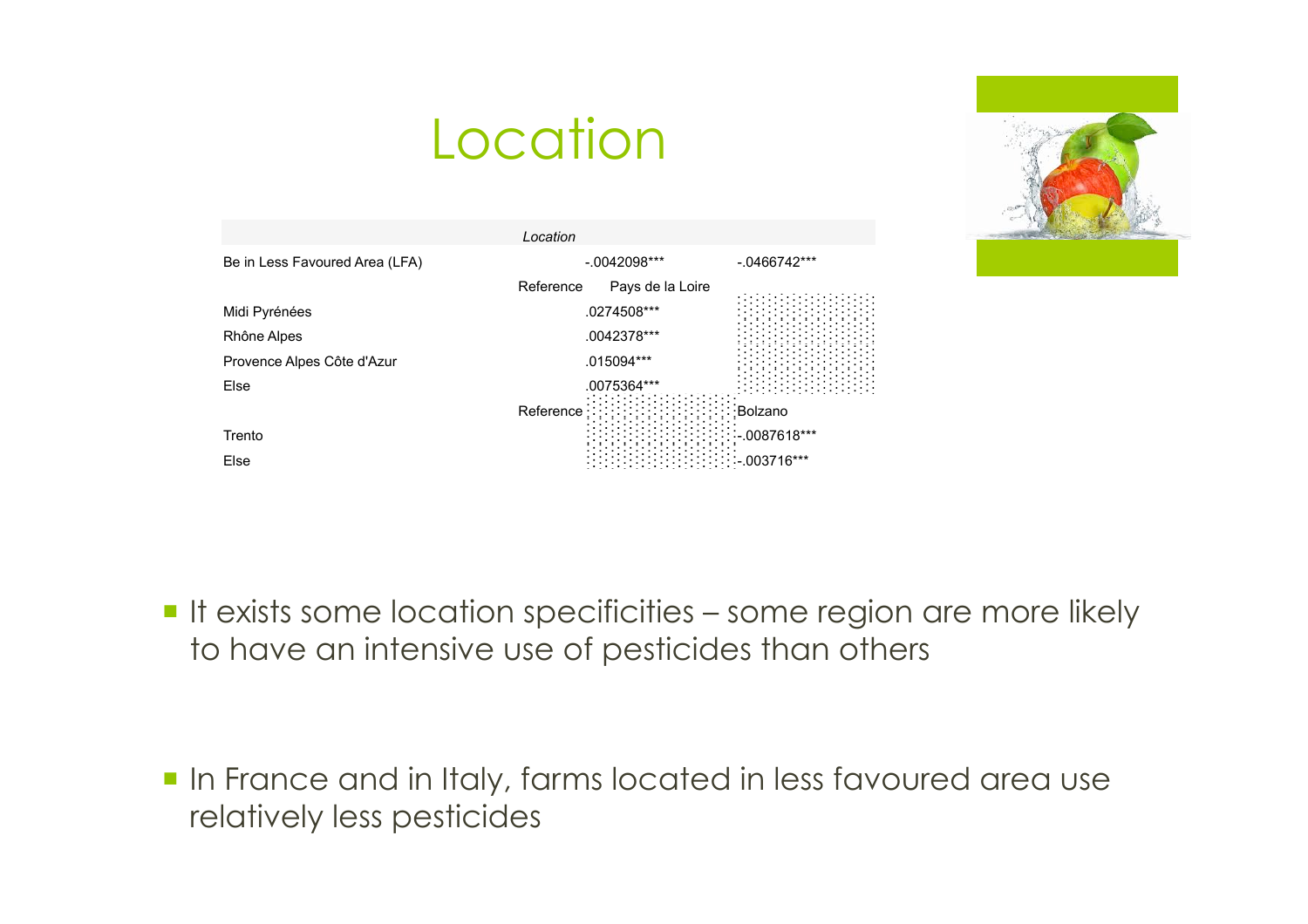

### What are the relative importance of factors affecting the use of pesticides use ?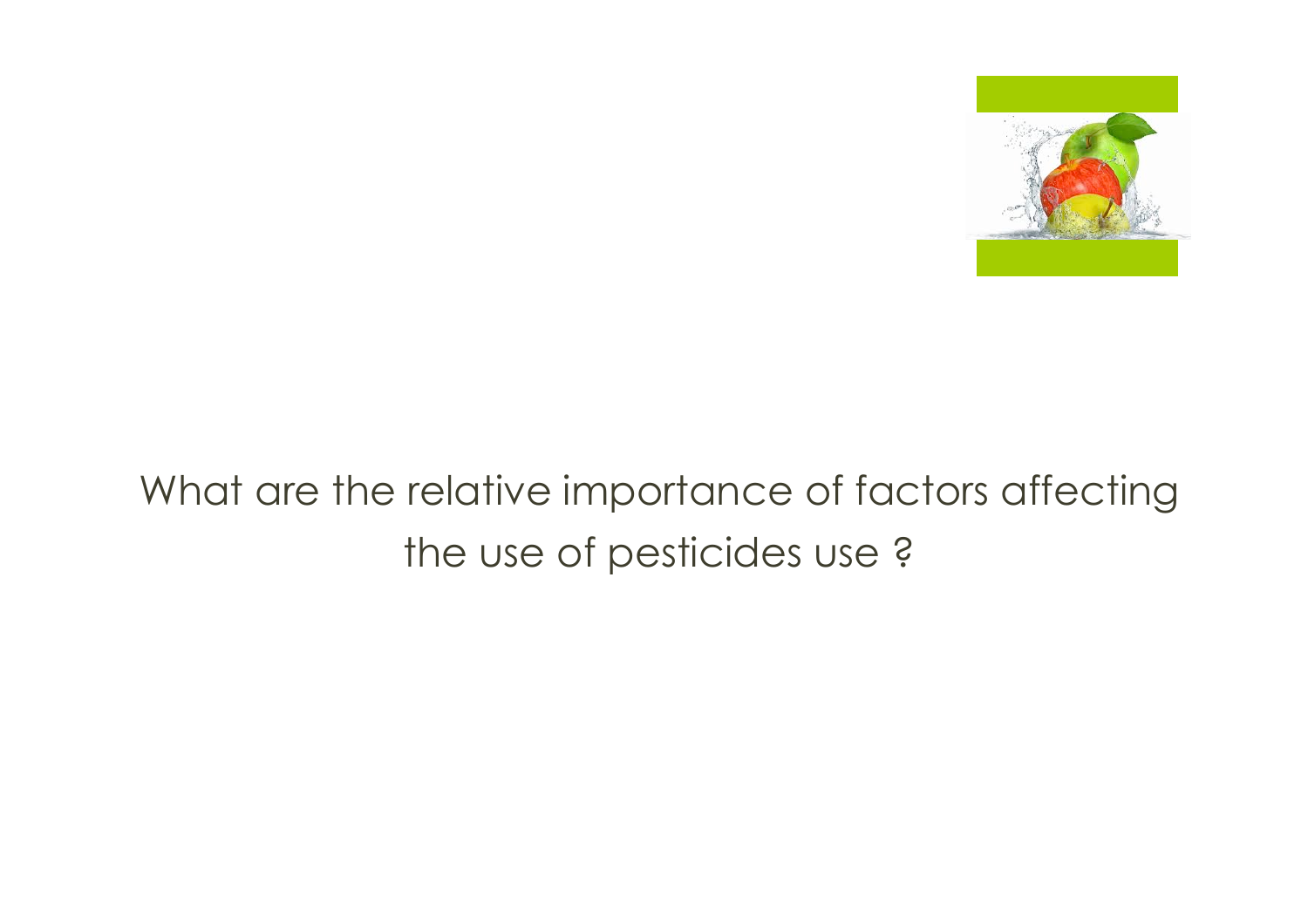

### ANCOVA analysis

- **The use of pesticides** depends on several factors that vary from a country to another.
- **· In France, financial factors** are the most important
- **In Italy, structural and** location are the main

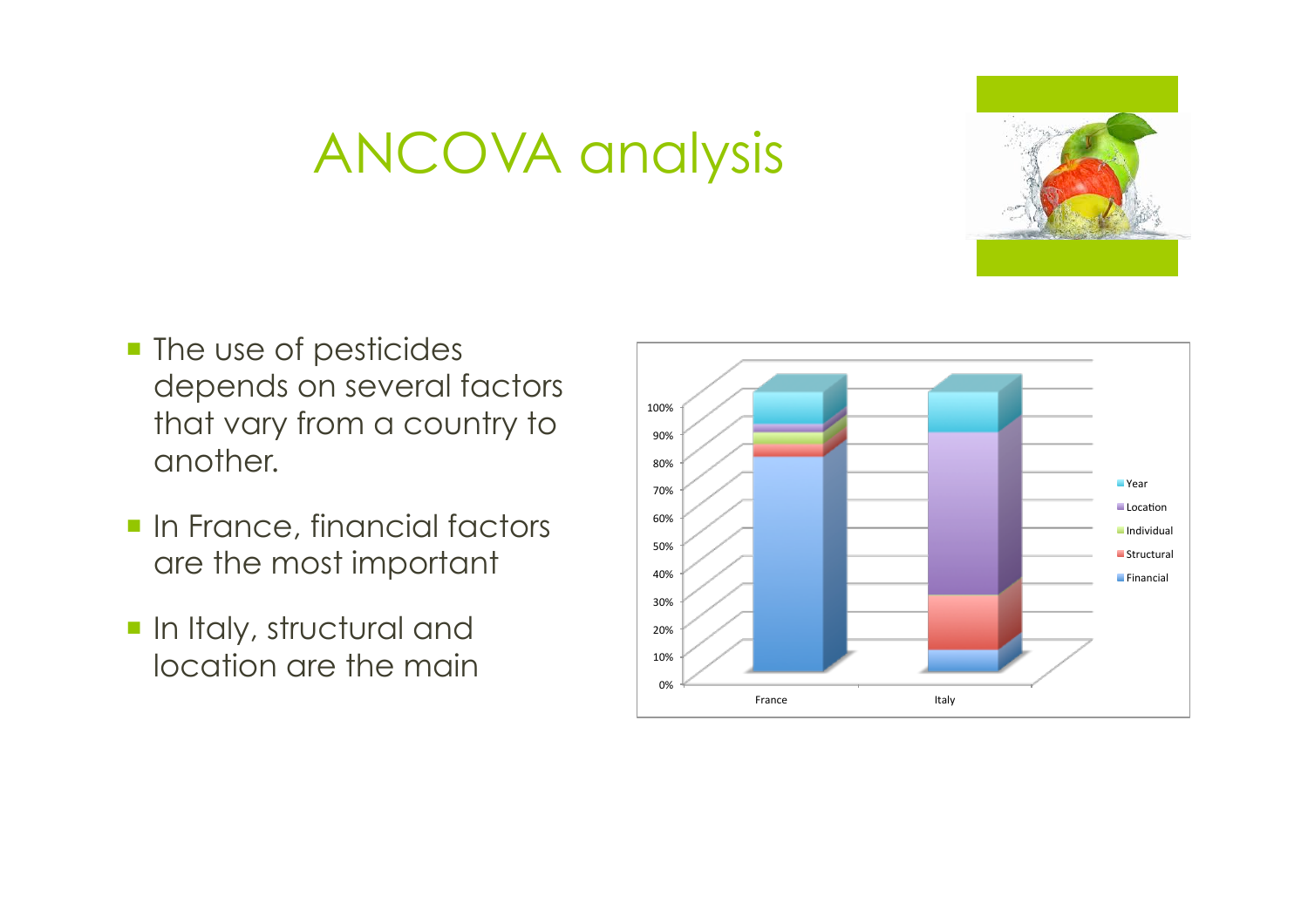

- **Preliminary analysis**
- % pesticides expenses / turnover

- **Unbalanced panel due to the sampling methodology**
- ¡ Variables differ from a database to another

Limits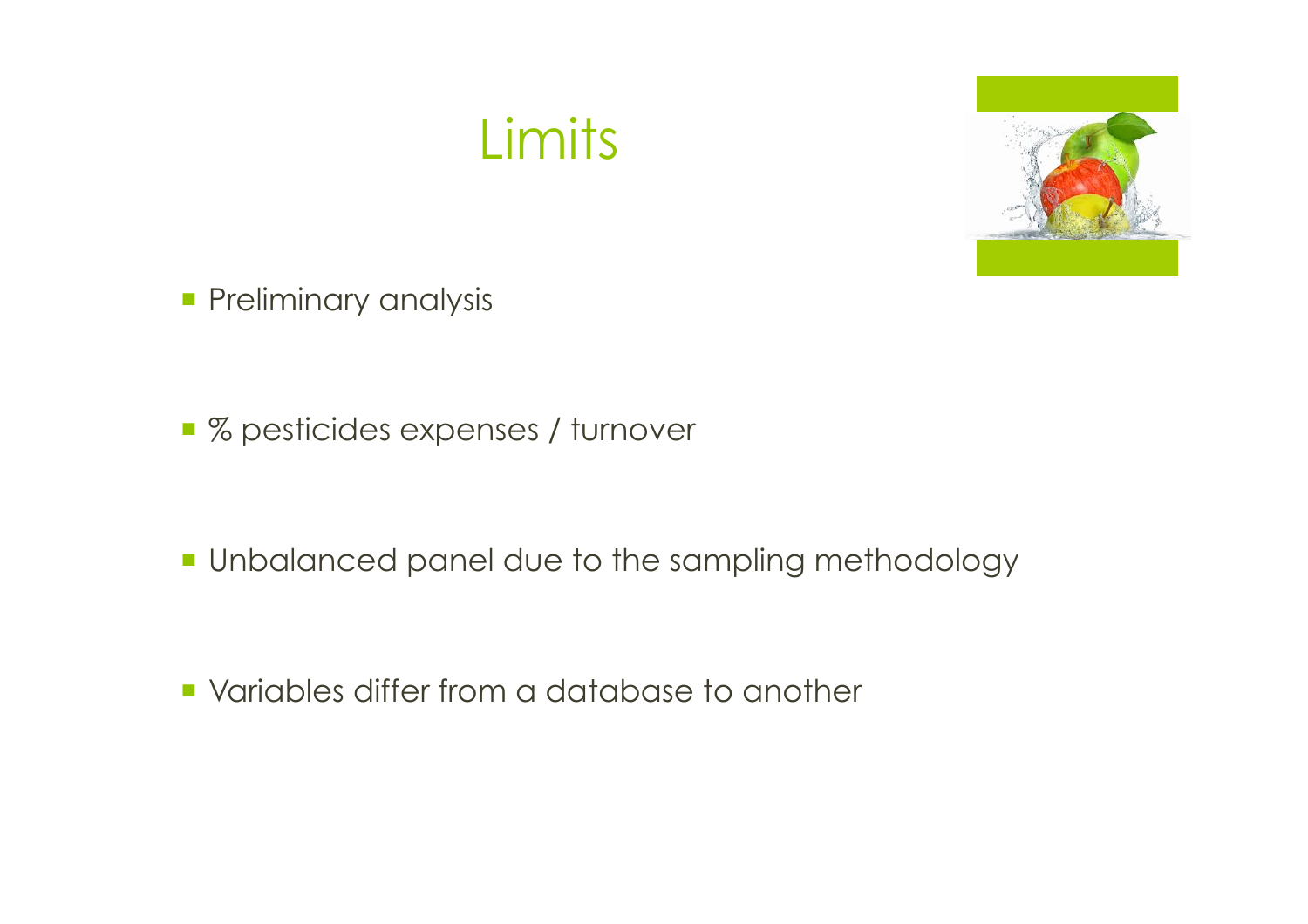### Conclusion



- **The producer is the key point of the sanitary and phytosanitary** management
- **The use of pesticides depends on several factors that vary** from a country to another
	- **France: Financial**
	- **In Italy: Structural**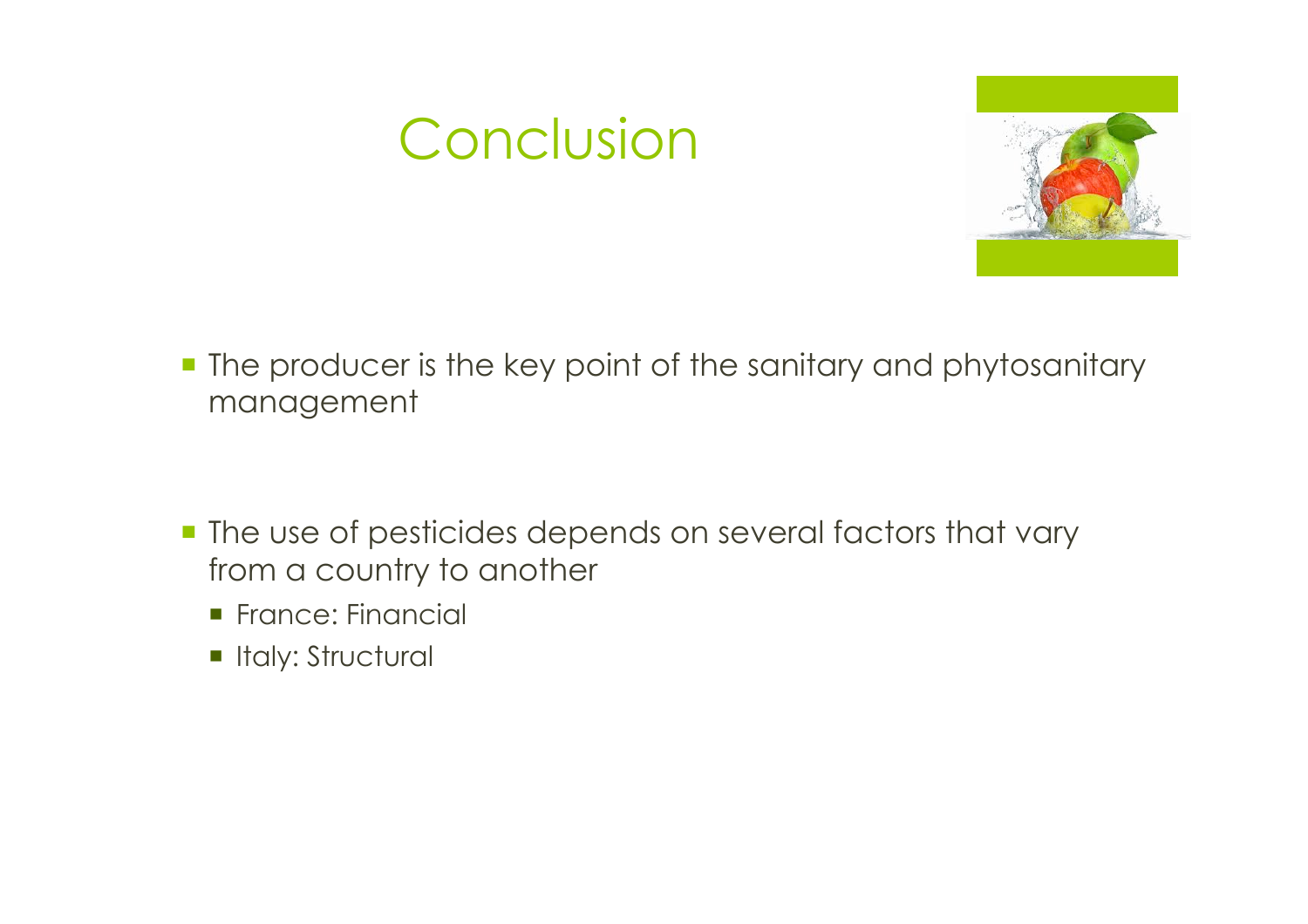### Perspective



**• The structure of supply chain organization**